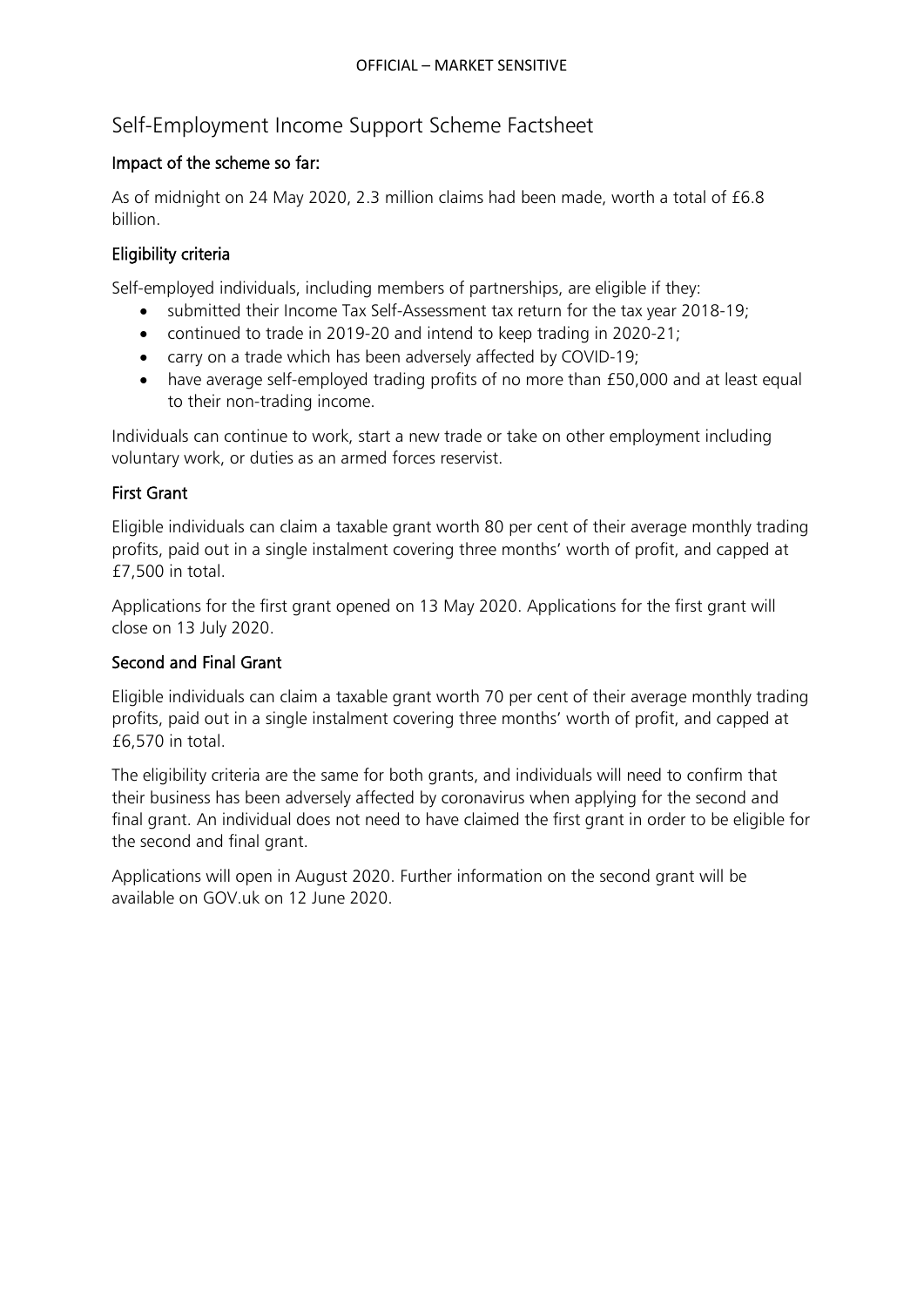# Coronavirus Job Retention Scheme Factsheet

#### 1. Impact of the scheme so far:

• As of midnight on 24 May 2020, the scheme had been used by 1 million employers, to protect around 8.4 million jobs and the total value of claims made was £15 billion.

### 2. Flexible furloughing:

- From 1 July, employers can bring back to work employees that have previously been furloughed for any amount of time and any shift pattern, while still being able to claim CJRS grant for their normal hours not worked.
- From 1 July, employers will be able to agree any working arrangements with previously furloughed employees.
- When claiming the CJRS grant for furloughed hours; employers will need to report and claim for a minimum period of a week.
- This is a minimum period and those making claims for longer periods such as those on monthly or two weekly cycles will be able to do so.
- To be eligible for the grant, employers must agree with their employee any new flexible furloughing arrangement and confirm that agreement in writing.
- Employers can claim the grant for the hours their employees are not working calculated by reference to their usual hours worked in a claim period. Further details will be included in future quidance.
- Employers will need to report hours worked and the usual hours an employee would be expected to work in a claim period.
- For worked hours, employees will be paid by their employer subject to their employment contract and employers will be responsible for paying the tax and NICs due on those amounts.
- Further guidance on flexible furloughing and how employers should calculate claims will be published on 12 June.

## 3. Closure to new entrants from July:

- The scheme will close to new entrants from 30 June. From this point onwards, employers will only be able to furlough employees that they have furloughed for a full three-week period prior to 30 June.
- This means that the final date by which an employer can furlough an employee for the first time will be the 10 June, in order for the current three-week furlough period to be completed by 30 June. Employers will have until 31<sup>st</sup> July to make any claims in respect of the period to 30 June.
- From 1 July the scheme will only be available to employers that have previously used the scheme in respect of employees they have previously furloughed.
- From 1 July, claim periods will no longer be able to overlap months, employers who previously submitted claims with periods that overlapped calendar months will no longer be able to do this going forward. This is necessary to reflect the forthcoming changes to the scheme.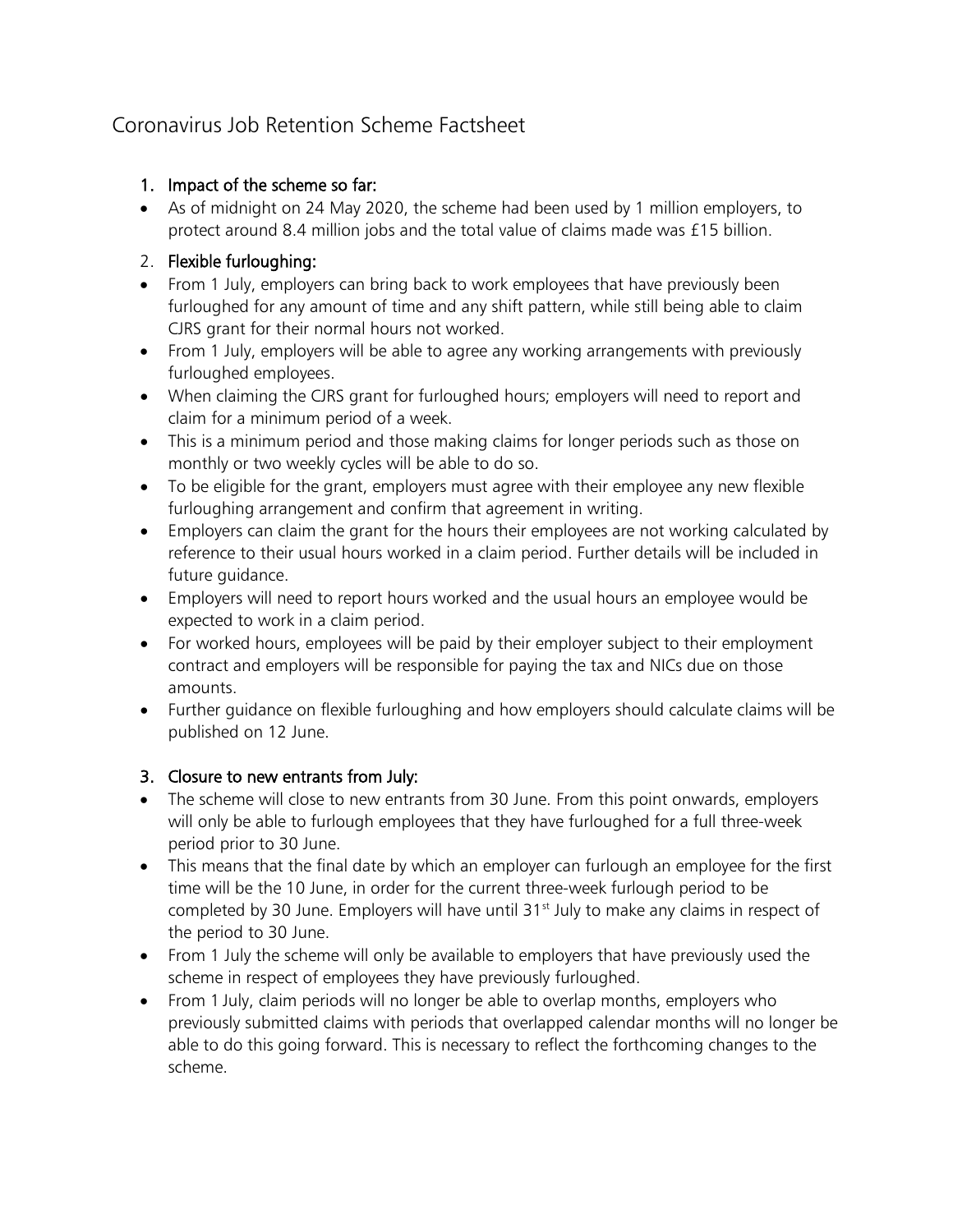- The number of employees an employer can claim for in any claim period cannot exceed the maximum number they have claimed for under any previous claim under the current CJRS.
- Employers can continue to make claims in anticipation of an imminent payroll run, at the point payroll is run or after payroll has been run.
- Employers will be able to make their first claim under the new scheme from 1 July.

### 4. Employer costs:

l

From August 2020, the level of the grant will be slowly tapered to reflect that people will be returning to work:

- In June and July, the government will pay 80% of wages up to a cap of  $£2,500$  as well as employer National Insurance Contributions (ER NICS) and pension contributions for the hours the employee doesn't work. Employers will have to pay employees for the hours they work.
- In August, the government will pay 80% of wages up to a cap of £2,500 and employers will pay ER NICs and pension contributions for the hours the employee does not work.
- In September, the government will pay 70% of wages up to a cap of £2,187.50 for the hours the employee does not work. Employers will pay ER NICs and pension contributions and 10% of wages to make up 80% total up to a cap of £2,500.
- In October, the government will pay 60% of wages up to a cap of £1,875 for the hours the employee does not work. Employers will pay ER NICs and pension contributions and 20% of wages to make up 80% total up to a cap of £2,500.

The cap will be proportional to the hours not worked.

#### Table 1 – Government contribution, required employer contribution and amount employee receives where the employee is furloughed 100% of the time

|                                                                                           | July             | August | September                            | October          |  |
|-------------------------------------------------------------------------------------------|------------------|--------|--------------------------------------|------------------|--|
| Government<br>contribution:<br>employer NICs and<br>pension<br>contributions <sup>1</sup> | Yes              | No     | No                                   | No               |  |
| Government<br>contribution:<br>wages                                                      | 80% up to £2,500 |        | 80% up to £2,500 70% up to £2,187.50 | 60% up to £1,875 |  |
| Employer<br>contribution:<br>employer NICs and                                            | No               | Yes    | Yes                                  | Yes              |  |

<span id="page-2-0"></span><sup>1,2</sup> Government contribution covers employer NICs and pension contributions (up to an amount equivalent to the minimum automatic enrolment employer pension contribution) calculated on 80% of wages up to £2,500 a month.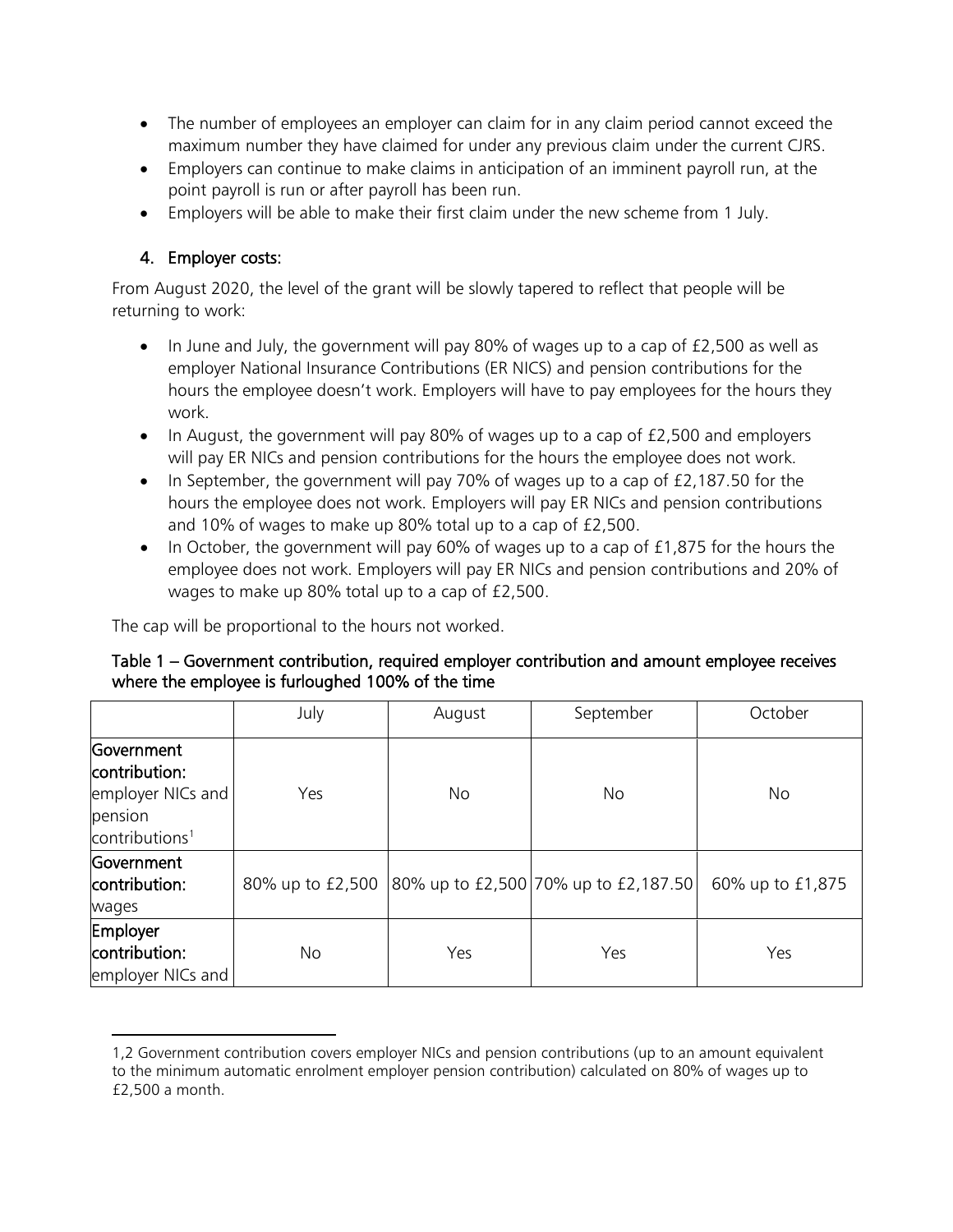| pension<br>contribution <sup>2</sup> |                               |                               |                               |                               |
|--------------------------------------|-------------------------------|-------------------------------|-------------------------------|-------------------------------|
| Employer<br>contribution:<br>wages   |                               |                               | 10% up to £312.50             | 20% up to £625                |
| Employee receives                    | 80% up to £2,500<br>per month | 80% up to £2,500<br>per month | 80% up to £2,500<br>per month | 80% up to £2,500<br>per month |

- As with the previous scheme, employers are still able to choose to top up employee wages above the scheme grant at their own expense if they wish.
- An early assessment of CJRS claims suggest that around 40% of employers have not made a claim for employer NICs costs or employer pension contributions and so will be unaffected by the change in August if their employment patterns do not change. $3$
- Indicative analysis of claims from large businesses suggests that around 25% of CJRS monthly claims are below the threshold where employer NICs and automatic enrolment pension contributions are due, and so no employer contribution would be expected for these payments to furloughed employees in August.<sup>[4](#page-3-2)</sup>
- Early analysis of CJRS claims suggests the equivalent wage on the average CJRS claim is around £1,380 per month. Requiring firms to pay the Employer NICs costs and pension contributions on the CJRS payments will introduce a cost of £69 per month on this figure<sup>[5](#page-3-3)</sup>. This equates to 5% of total gross employments costs<sup>[6](#page-3-4)</sup> the employer would have incurred had the employee not been furloughed. This percentage will vary according to the wages of the employee who has been furloughed.
- The employer cost per month on the average grant will rise to £207 in September and to £345 in October representing 14% and 23% of gross employment cost, respectively.

 $\overline{\phantom{a}}$ 

<span id="page-3-1"></span><span id="page-3-0"></span><sup>3</sup> This estimate is based on HMRC analysis of CJRS administrative scheme level claims management information.

<span id="page-3-2"></span><sup>4</sup> This estimate is based on HMRC analysis of an employee level claims management information. This information only covers employees furloughed from large businesses.

<span id="page-3-3"></span><sup>5</sup> This assumes the employee is not an apprentice, is over 21 and the firm is not benefiting from the Employment Allowance.

<span id="page-3-4"></span><sup>6</sup> Gross employment costs are the full gross wage, Employer National Insurance contributions and minimum pension contributions on this wage.